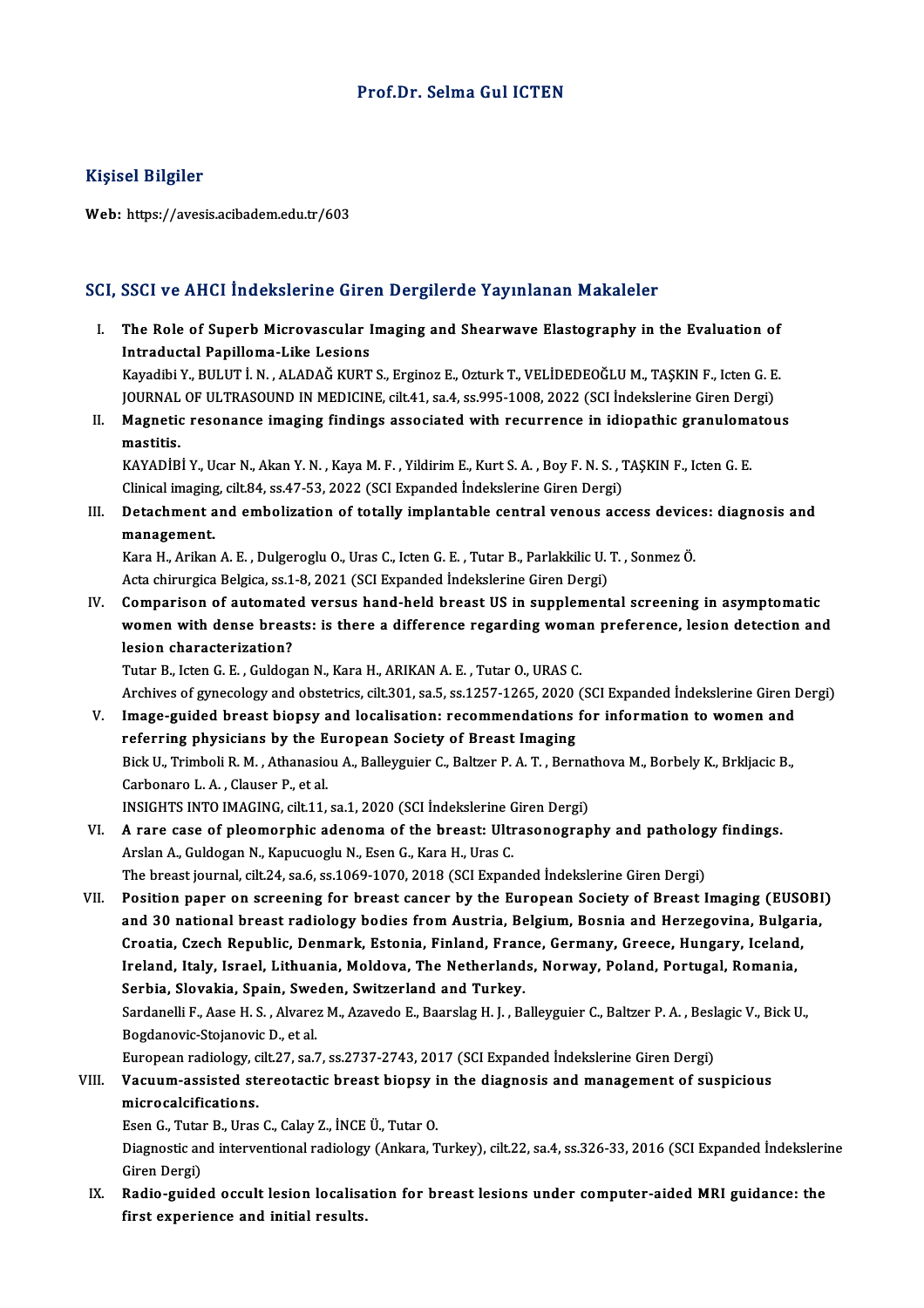Yilmaz M., Kilic F., Icten G., Aydogan F., Ozben V., Halac M., Olgun D., Gazioglu E., Celik V., Uras C., et al. The British journal of radiology, cilt.85, sa.1012, ss.395-402, 2012 (SCI Expanded İndekslerine Giren Dergi) Yilmaz M., Kilic F., Icten G., Aydogan F., Ozben V., Halac M., Olgun D., Gazioglu E., Celik V., Uras<br>The British journal of radiology, cilt.85, sa.1012, ss.395-402, 2012 (SCI Expanded Indeksleri<br>X. Radio-guided lymph node

The British journal of radiology, cilt.85, sa.1012, ss.395-402, 2012 (SCI Expanded Indeksl)<br>Radio-guided lymph node biopsy for the diagnosis of axillary lymphadenopath<br>ÖZBEN V., AYDOĞAN F., Atasoy D., Ferahman M., YILMAZ M Radio-guided lymph node biopsy for the diagnosis of axillary lymphadenopathy<br>ÖZBEN V., AYDOĞAN F., Atasoy D., Ferahman M., YILMAZ M. Y. , Esen G., Halac M., Uras C.<br>NUCLEAR MEDICINE COMMUNICATIONS, cilt.32, sa.3, ss.233-23 ÖZBEN V., AYDOĞAN F., Atasoy D., Ferahman M., YILMAZ M. Y., Esen G., Halac M., Uras C.

|        | NUCLEAR MEDICINE COMMUNICATIONS, cilt.32, sa.3, ss.233-237, 2011 (SCI İndekslerine Giren Dergi)                         |
|--------|-------------------------------------------------------------------------------------------------------------------------|
| XI.    | Ultrasound of superficial lymph nodes                                                                                   |
|        | Esen G                                                                                                                  |
|        | EUROPEAN JOURNAL OF RADIOLOGY, cilt.58, sa.3, ss.345-359, 2006 (SCI İndekslerine Giren Dergi)                           |
| XII.   | A combination of small bowel imaging methods: conventional enteroclysis with complementary                              |
|        | magnetic resonance enteroclysis                                                                                         |
|        | Akman C., Korman U., ÖĞÜT A. G., Kurugoglu S., Urger E., Ulus S., Esen G., Tasci I.                                     |
|        | CLINICAL RADIOLOGY, cilt.60, sa.7, ss.778-786, 2005 (SCI Indekslerine Giren Dergi)                                      |
| XIII.  | Gray scale and power Doppler US in the preoperative evaluation of axillary metastases in breast                         |
|        | cancer patients with no palpable lymph nodes                                                                            |
|        | Esen G., Gurses B., Yilmaz M., İLVAN Ş., Ulus S., ÇELİK V., Farahmand M., CALAY Ö.                                      |
|        | EUROPEAN RADIOLOGY, cilt.15, sa.6, ss.1215-1223, 2005 (SCI İndekslerine Giren Dergi)                                    |
| XIV.   | Should mammographic screening be done in primary ovarian cancer?                                                        |
|        | Ozguroglu M., Avci B., TURNA Z. H., Esen G., Arun B., ÇELİK V., Serdengecti S.                                          |
|        | MEDICAL ONCOLOGY, cilt.21, sa.2, ss.139-143, 2004 (SCI İndekslerine Giren Dergi)                                        |
| XV.    | Are serum and biliary carcinoembryonic antigen and carbohydrate antigen19-9 determinations                              |
|        | reliable for differentiation between benign and malignant biliary disease?                                              |
|        | Akdoğan M., Parlak E., Kayhan B., Balk M., Saydam G., Sahin B., Ersavaşti G.                                            |
|        | The Turkish journal of gastroenterology : the official journal of Turkish Society of Gastroenterology, cilt.14, ss.181- |
|        | 4, 2003 (SCI Expanded İndekslerine Giren Dergi)                                                                         |
| XVI.   | Mammographic density increase in women receiving different hormone replacement regimens                                 |
|        | Erel C., Esen G., Seyisoglu H., Elter K., Uras C., Ertungealp E., Aksu M.                                               |
|        | MATURITAS, cilt.40, sa.2, ss.151-157, 2001 (SCI İndekslerine Giren Dergi)                                               |
| XVII.  | Bilateral inflammatory breast metastases of epithelial ovarian cancer                                                   |
|        | Ozguroglu M., Ersavasti G., İLVAN Ş., Hatemi G., Demir G., DEMİRELLİ F. H.                                              |
|        | AMERICAN JOURNAL OF CLINICAL ONCOLOGY-CANCER CLINICAL TRIALS, cilt.22, sa.4, ss.408-410, 1999 (SCI                      |
|        | İndekslerine Giren Dergi)                                                                                               |
| XVIII. | Bronchobiliary fistula due to alveolar hydatid disease: report of three cases.                                          |
|        | Senturk H., Mert A., Ersavasti G., Tabak F., Akdogan M., Ulualp K.                                                      |
|        | The American journal of gastroenterology, cilt.93, sa.11, ss.2248-53, 1998 (SCI Expanded İndekslerine Giren             |
|        | Dergi)                                                                                                                  |
| XIX.   | Mammographic changes in women receiving tibolone therapy                                                                |
|        | EREL C. T., Elter K., Akman C., Ersavasti G., Altug A., SEYİSOĞLU H. H., Ertungealp E.                                  |
|        | Fertility and Sterility, cilt.69, sa.5, ss.870-875, 1998 (SCI Expanded İndekslerine Giren Dergi)                        |
| XX.    | Radiologic evaluation of gastrointestinal leiomyosarcomatosis                                                           |
|        | Korman U., Ersavasti G., Kurugoglu S., Uygun N., Akman C.                                                               |
|        | EUROPEAN RADIOLOGY, cilt.7, sa.8, ss.1332-1334, 1997 (SCI İndekslerine Giren Dergi)                                     |
| XXI.   | Hepatic lipoma: Radiological findings and review of the literature                                                      |
|        | Ersavasti G., Akman C., ÖĞÜT A. G., Atilla G.                                                                           |
|        | Turkish Journal of Gastroenterology, cilt.7, sa.4, ss.360-362, 1996 (SCI Expanded İndekslerine Giren Dergi)             |
| XXII.  | Mammographic changes in women on hormonal replacement therapy                                                           |
|        | Erel C., Seyisoglu H., Senturk M., Akman C., Ersavasti G., BENİAN A., Uras C., Altug A., Ertungealp E.                  |
|        | Maturitas, cilt.25, sa.1, ss.51-57, 1996 (SCI Expanded İndekslerine Giren Dergi)                                        |
|        |                                                                                                                         |